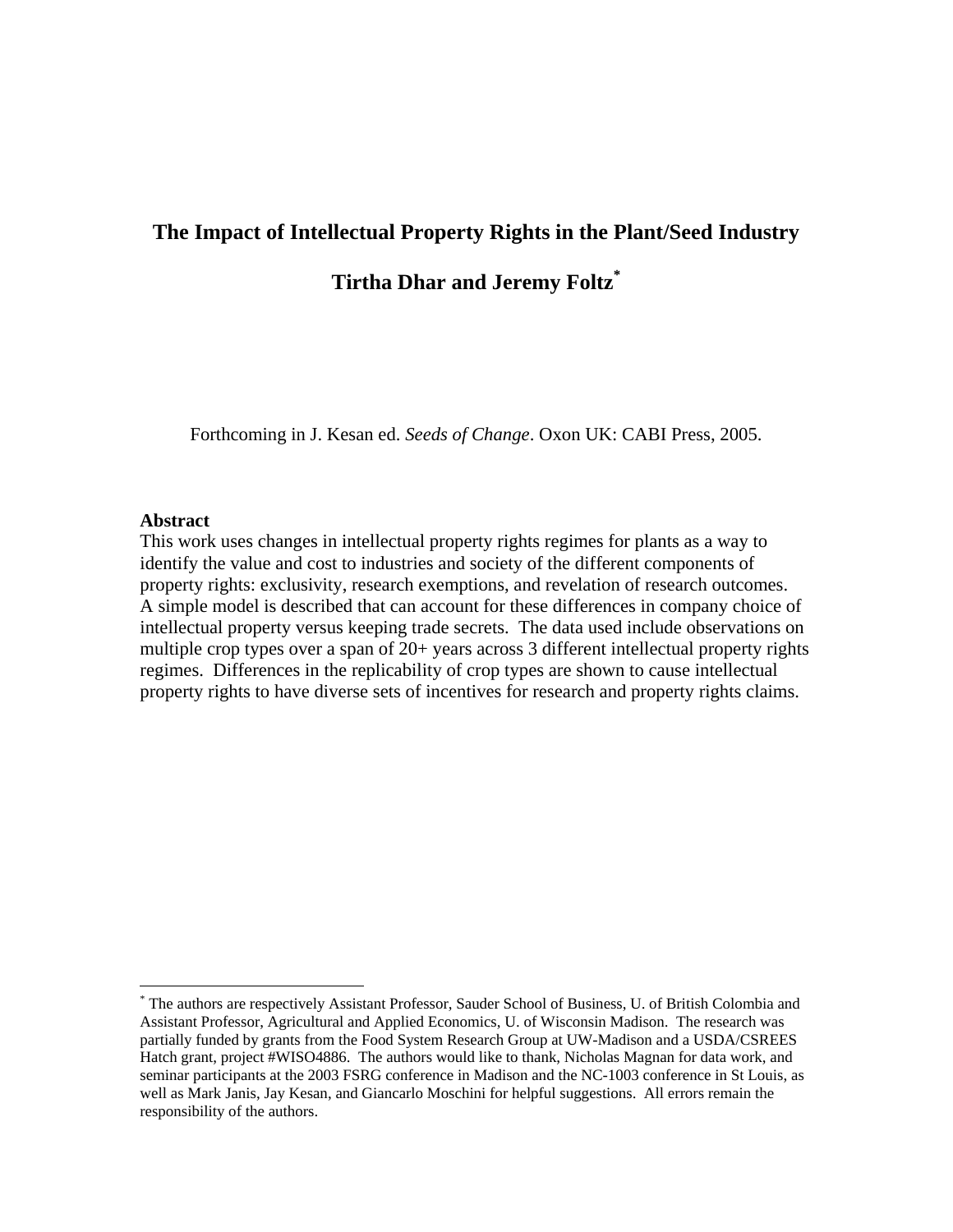# **The Impact of Intellectual Property Rights in the Plant/Seed Industry Tirtha Dhar and Jeremy Foltz**

Evolution in science such as recent developments in biotechnology creates new challenges for patent regimes, leads to reforms in laws and regulations, and has led to the creation of property rights where none existed before. These new property rights imply new avenues of rents for firms and new types of strategic behavior. In theory, intellectual property rights, by giving inventors monopoly rights to their inventions, provide economic incentives for research and development. In exchange for the monopoly rights inventors reveal the methods behind their invention, which helps further the public good by fostering cumulative invention while imposing a cost on the company from revealing their secrets. This work uses recent changes in the intellectual property laws in the plant and seed industry as well as key agronomic differences between corn and soybeans to analyze firm decision making of whether to patent their technologies or keep trade secrets.

The present exponential growth in biotechnological research is a byproduct of changes in both the technology and the availability of intellectual property rights for living organisms. The new paradigm in biotechnology patenting started after the landmark Supreme Court's 1980 *Diamond v. Chakrabarty* decision that allowed the patenting of life forms. This decision opened the door to the patenting of plants and animals as standard utility patents. In the case of plants certain forms of property rights, for plant seeds the Plant Variety Protection Act (PVPA) and for tubular form plants the Plant Protection Act (PPA), were already in place before the Supreme Court decided this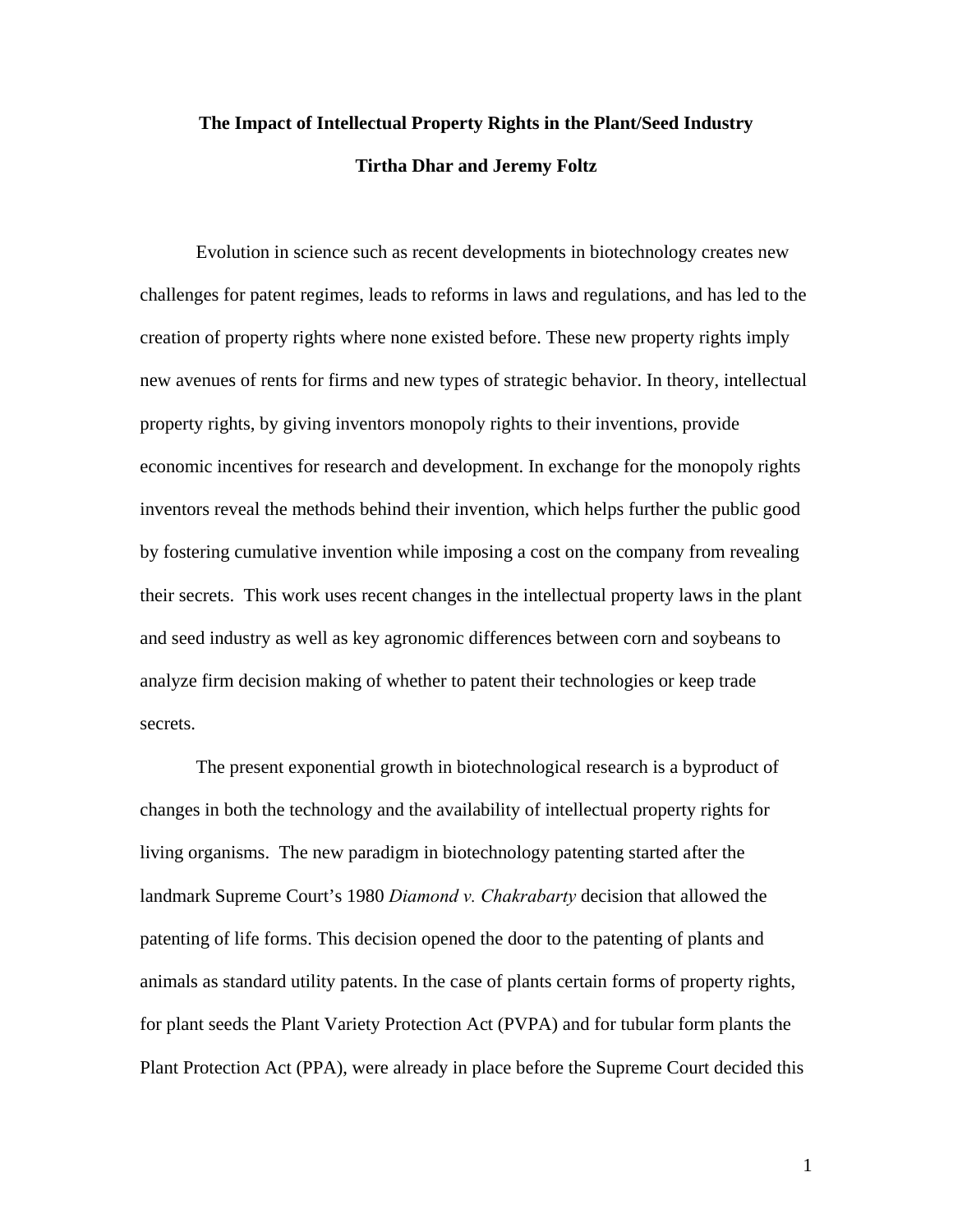landmark case. The PVPA and PPA, however, granted weaker property rights than utility patents because they allowed researcher and farmer exemptions.

The court decisions and changes in government policies created a menu of choice in plant intellectual property rights for agricultural biotechnology firms. For seeds firms with new research ideas they could either apply for a PVPA or a utility patent or they could apply for both. Such menu choice in intellectual property rights is unique to plants. A theoretical model by Hopenhayn & Mitchell (2001) suggests that a menu approach in patenting with different levels of property rights can lead to strategic patenting behavior by firms leading to socially sub-optimal investments in property rights. Our study will explore this issue of availability of menu choice in plant patenting and its implications for strategic firm behavior in the corn and soybean seed markets.

 New property rights also imply increased uncertainty in the interpretation of laws. In such a dynamic scenario where laws and interpretations of them are changing rapidly, firms need to be strategic in their patenting decisions, such that they can extract maximum rents from their rights. Such strategic behavior of firms has been captured in the literature on patent lengths and breadths (for example: Gilbert & Shapiro, 1990). Our goal in this paper is to explore another important aspect of strategic patenting behavior: the implications of patenting rules on the intellectual portfolio choice between patents and trade secrets. We explore this issue using data on patents and other intellectual property rights in the plant/seed industry, which had a strong tradition of using trade secrets to protect its innovations prior to the 1970's.

 The chronology of patent law changes allows us to also explore the behavior of biotechnology firms in plants. Chronologically, in the case of plant patents the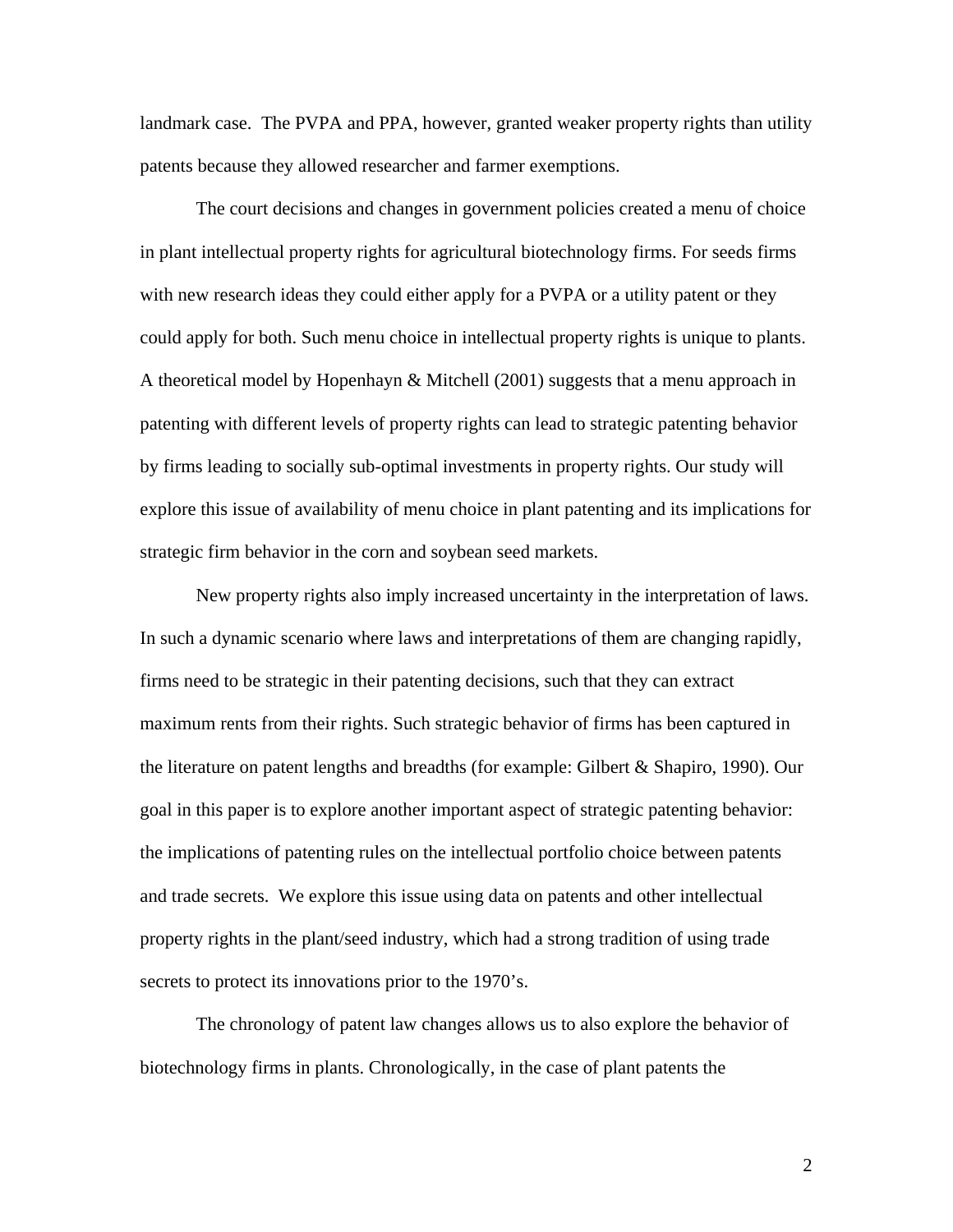regulations, litigations and decisions significantly strengthened the property rights available for plants. The following are the most significant decisions and regulation changes on plant patenting: [1] *Diamond v. Chakrabarty* in 1980, [2] *ex-parte Hibberd* in 1985, [3] *J.E.M. Ag Supply v. Pioneer Hi-Bred International* in 2000. We explore strategic behavior of firms in patenting given these events using an event study methodology.

 The remainder of this work is divided as follows. The next section presents a brief overview of the salient aspects of intellectual property rights in plants and a description of the market for corn and soybean seeds. This is followed by a review of the economics literature on intellectual property rights. The literature then informs a model of the strategic game played by two firms choosing between intellectual property rights and keeping trade secrets, which is presented in the fourth section. The fifth section tests the analytic model by presenting empirical evidence from data on intellectual property rights in plants from 1981 – 2001. A concluding section follows.

## **Intellectual Property Rights for Plants**

Up until the end of the twentieth century, US utility patent statutes were understood to exclude patents on living organisms. The intellectual property needs/demands of the plant and seed propagation industry led to a number of intellectual property rules to allow intellectual property on plants despite this exclusion. After a series of complaints by nursery owners, the US Congress created the Plant Patent Act (PPA) in 1930 to allow intellectual property protection of asexually propagated plants, which are those that propagate by cuttings rather than seeds. Over the years the court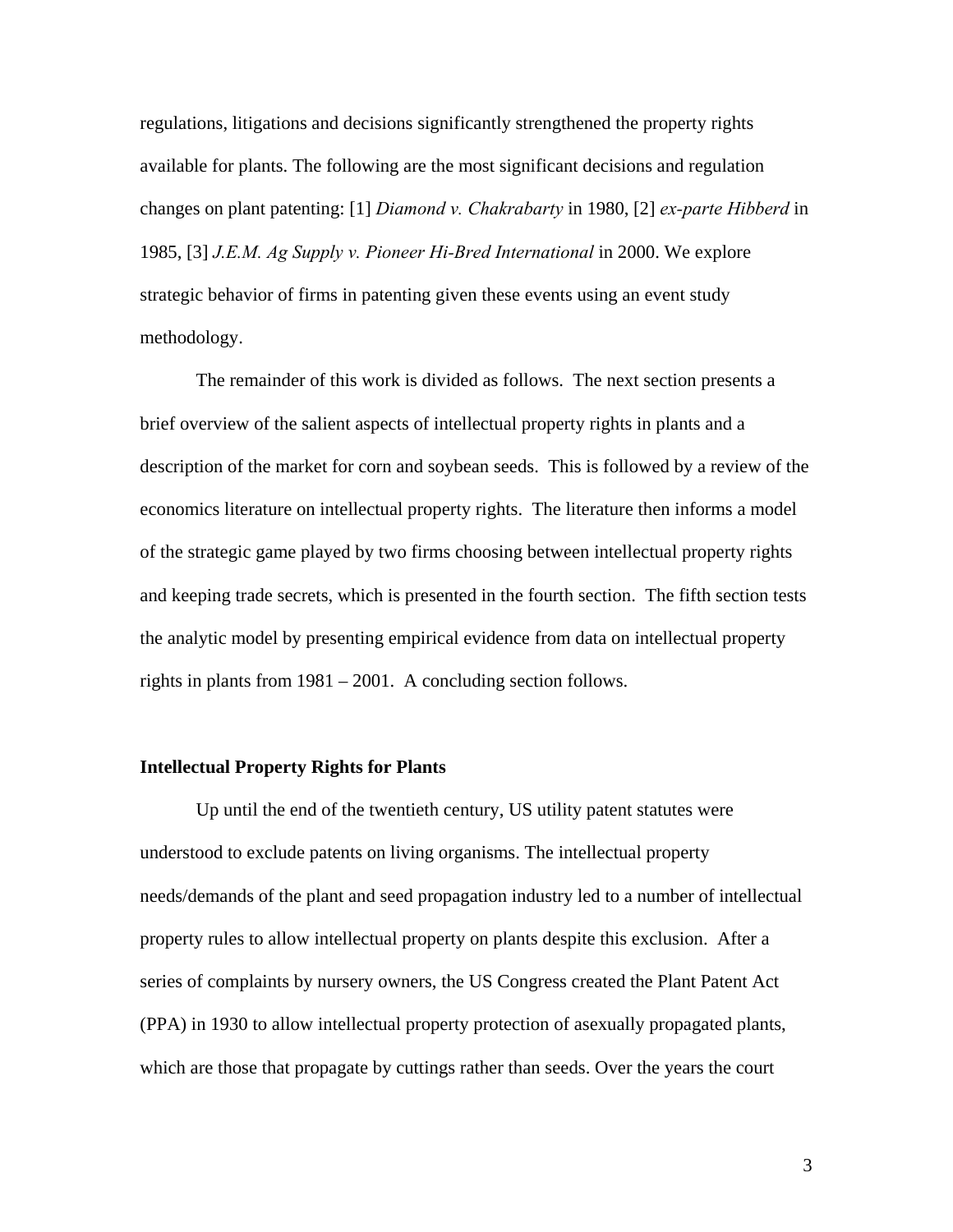traditions construed this law quite strictly to apply only to asexual propagation and that infringement only occurs from the actual taking of shoots or plant material is proven but cannot be proven merely by genetic similarity (Janis & Kesan, 2001).

In 1970 Congress created the Plant Variety Protection Act (PVPA) which allowed intellectual property protection of plants propagated by seeds. While similar to utility patent statutes, the PVPA has a research exemption and a farmer use exemption. The research exemption allows the use of PVP protected seeds in research, while the farmer exemption allows farmers to replants from PVP protected seeds he grew the previous year, "bin-run seeds". It does, however, exclude the farmer selling those seeds to other farmers, a practice commonly called "brown-bag seeds". Most studies of the effects of the PVPA (see e.g., Butler & Marion, 1985; and Lesser & Mutschler, 2002) have concluded that the introduction of this type of intellectual property right did not induce a significant increase in the amount of research conducted by the industry.

In 1980, the Supreme Court stepped into the fray with its 5 to 4 decision on *Diamond v. Chakrabarty*, which held that genetically modified bacteria could be patented within the scope of the US patent statutes. This decision, which was the linchpin to the explosion of biotechnology patents in the late 1980's and 1990's, was not clarified as being applicable to plants until 1985 when in *ex-parte Hibberd*, a utility patent application for a type of corn seed, the patent office's board of appeals concluded that Chakrabarty did apply to plants. Note that utility patent statutes have higher levels of standards for novelty and utility than the PVPA and have neither a farmer or researcher exemption, such that farmers cannot "bin-run" seeds with utility patents and researchers cannot use them without license. But on the other hand, because of the US patent office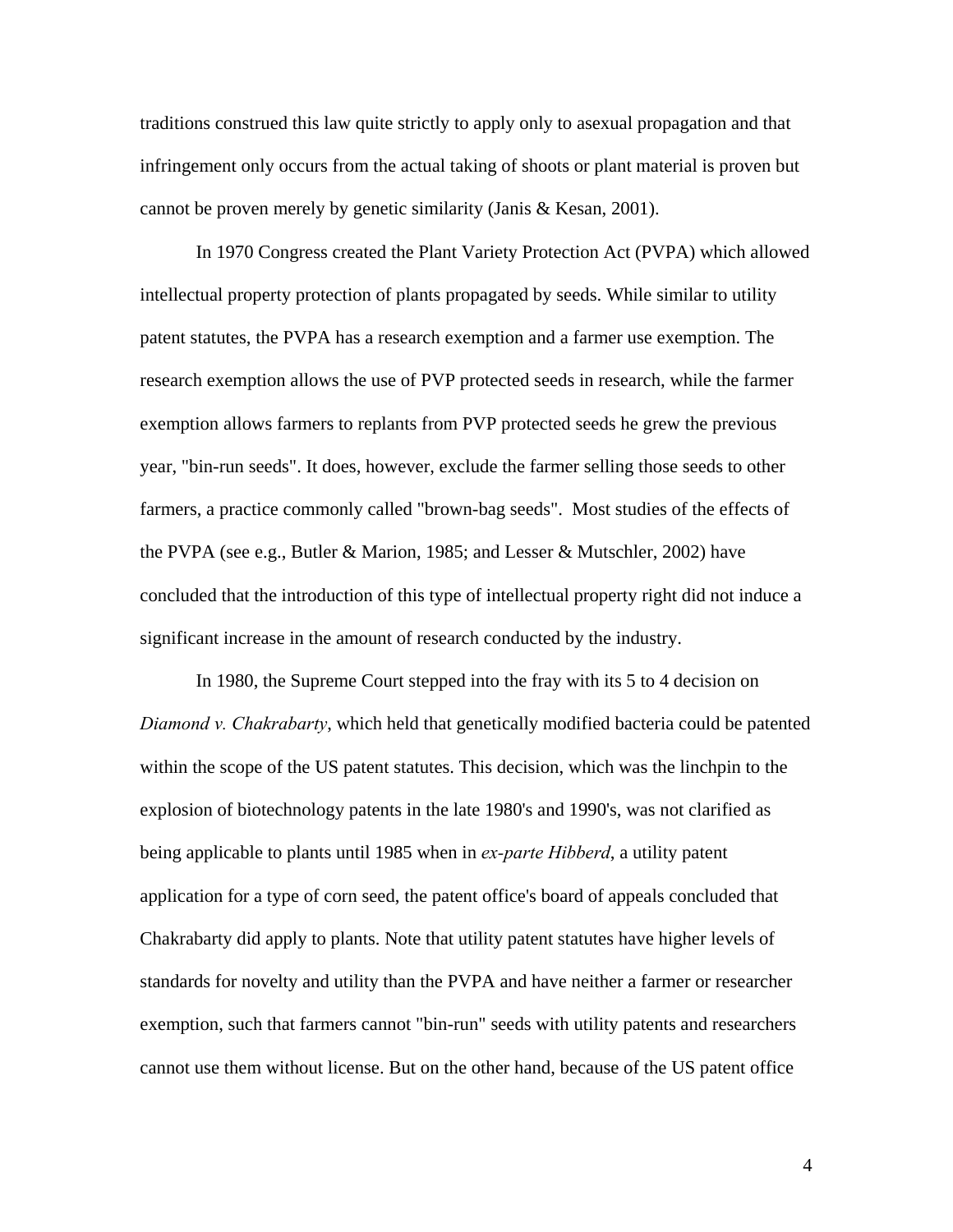infrastructure in publicizing utility patent application contents is better than that used for PVPs, the utility patents provide much more exact information for the public domain.

Given these changes, plant seed producers had after 1985 two methods to protect their intellectual property a PVP and a plant utility patent (PUP) and could even apply for protection on both property rights. The issue of joint protection using both PVP and PUP was resolved in December 2001 by the Supreme Court decision *J.E.M. Ag Supply Inc. v. Pioneer Hi-Bred Int'l Inc.* which held that concurrent protection under the PVPA and the utility patent statutes was fine.

This history of intellectual property rights has created a number of different regimes for plant seed producers. The first regime which lasted until 1970 had no available intellectual property except for keeping company secrets. In this period corn seed producers developed closely guarded "closed pedigree" seeds that only partially protected their germplasm from use by rivals. After 1970 they had the option of applying for PVPs for their seed varieties. In 1985 utility patents were added to the intellectual property rights portfolio, but with some uncertainty as to their validity when concurrent with a PVP. In 2001 this uncertainty was resolved with plant/seed firms able to use a full menu of choices to protect their technologies: i) trade secrets kept in hybrids, ii) PVP certificates, iii) utility patents, and iv) some combination of these three methods.

#### **The Corn and Soybean Seed Markets:**

Corn and soybeans represent the two most important crops in the US seed market with the 2001 corn crop being worth \$19 billion and the 2001 soybean crop worth \$12 billion (U.S. Department of Agriculture, 2002). Not surprisingly a large portion of the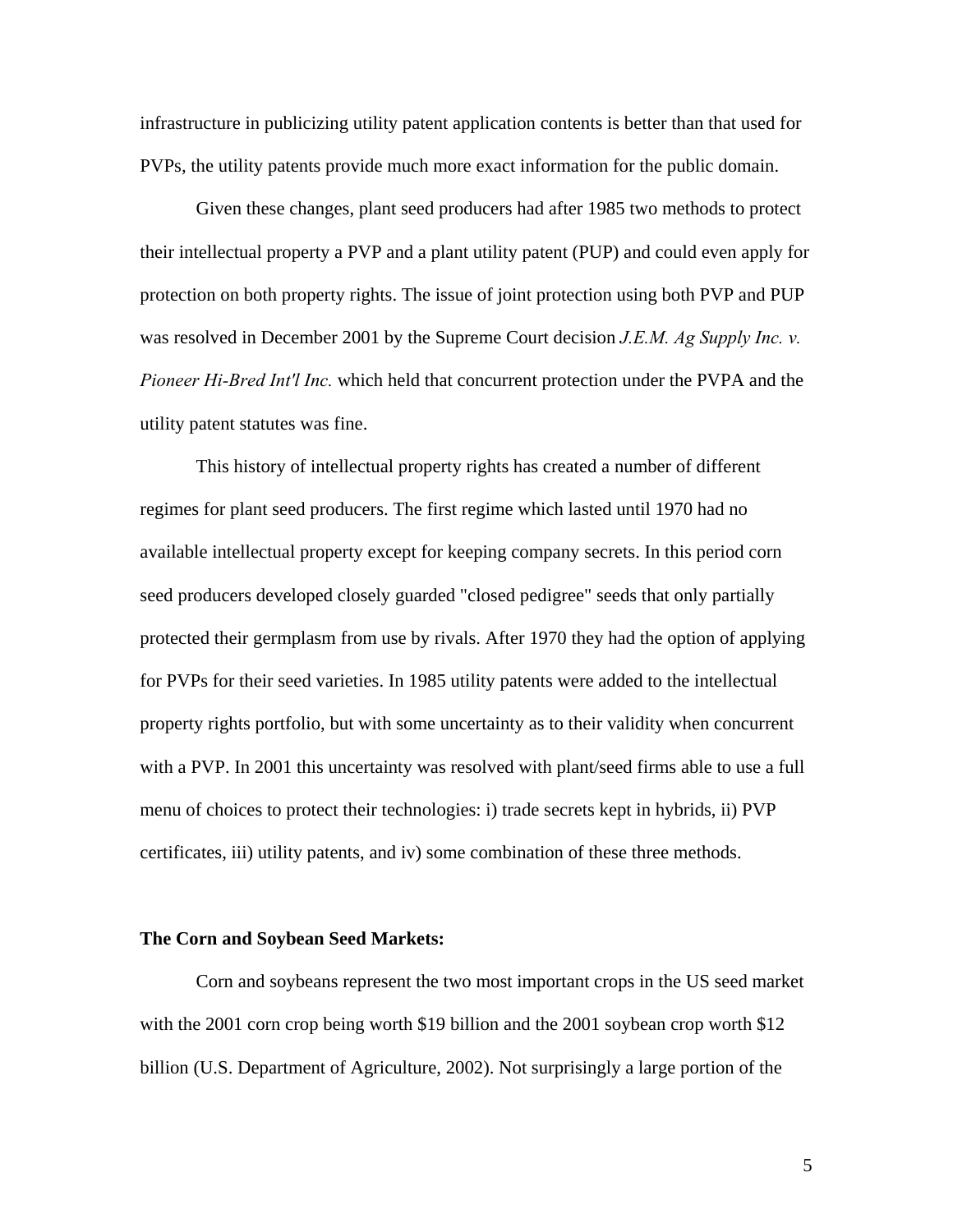private research dollars for seed development are in these seeds and have been the major crops to receive intellectual property protection with just under 1/3 of all the PVPs issued out of the hundreds of crops eligible have been for either corn or soybean varieties. The corn and soybean markets are both dominated by the same two firms Monsanto and Pioneer/Dupont which in 1997 accounted for 56% of the corn seed sales and 38% of the soybean seed sales (Hayenga, 1998).

 While these two seed products are globally similar, some key differences in corn and soybean agronomics and markets imply different firm strategies with respect to research and development as well as marketing strategy. These key differences imply different values to the possible menu of firm strategies with respect to intellectual property rights. Such differences may lead to different firm strategies and market equilibriums as presented in the theoretical model presented below..

A key agronomic difference between corn and soybeans is that corn hybrids if replanted the following year with saved seed will not produce reasonable yields while soybeans will produce approximately the same yield when replanted. Thus soybeans have more durable good properties than corn for which new seed needs to be purchased every year. Anecdotal evidence suggests the soybean seeds sold in the market cover no more than three quarters of the national acres with the remainder planted in saved seed. Thus the overall size of the corn market is much larger and farmers make decisions about seeds each year rather than perhaps every other year.

This every year demand for hybrid corn seed as well has the larger overall size of the corn acreage planted has meant that more research dollars have gone into corn research than soy. In addition greater marketing and advertising efforts as well as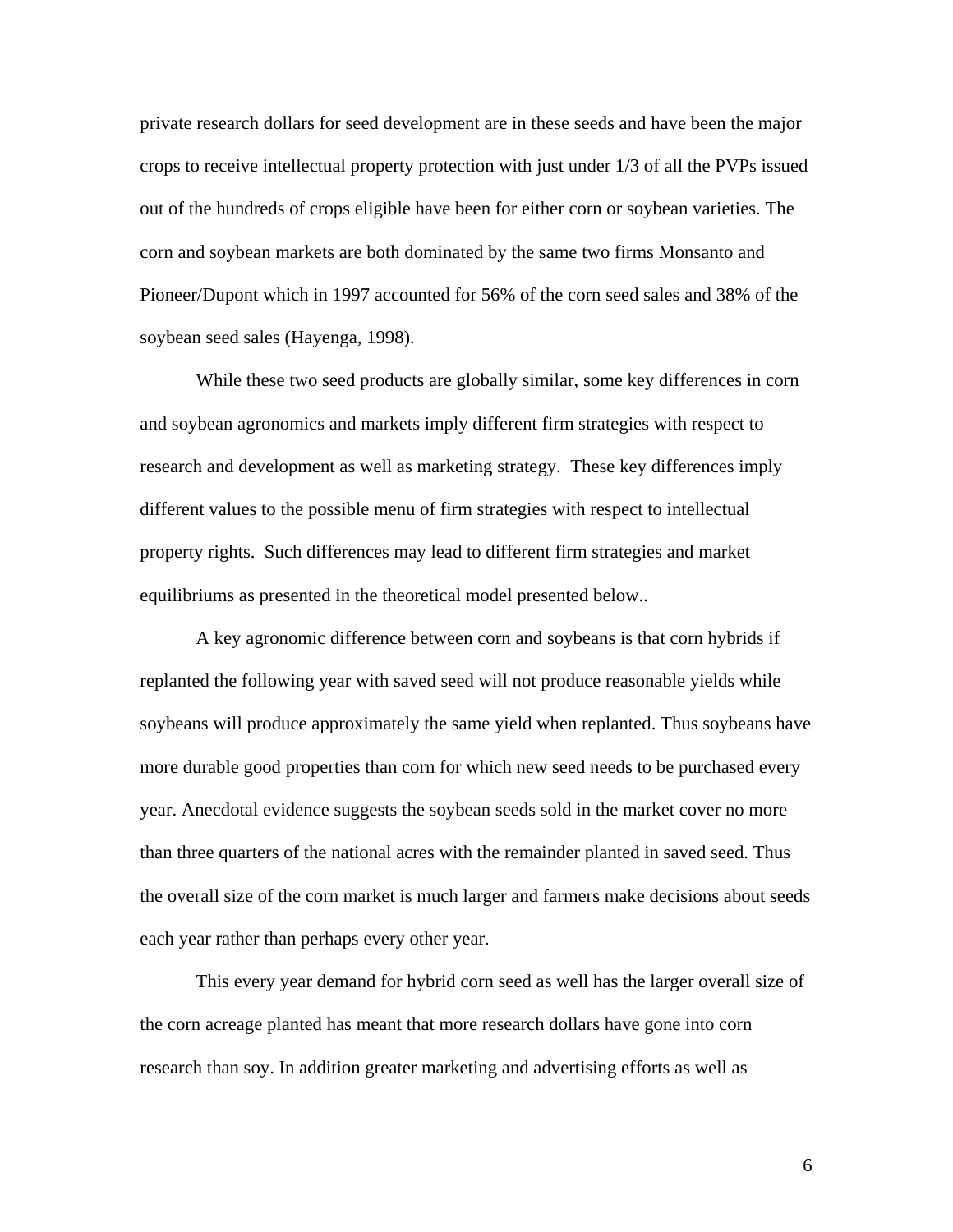brand/variety proliferation is present in corn seed than in soybeans. In part because of these higher levels of technological change, marketing, and variety proliferation farmers tend to change their corn seed variety every 2 years while in soybeans the turnover is every 4 or 5 years. Thus the effective life of a soybean variety from a company's point of view is about twice as long as that of a corn seed variety.

## **The Economics Literature**

 This work fits in a now large literature that seeks to understand the effects of changes in regulations and research technologies on the rate of innovation and patenting. Kortum and Lerner (1997) investigate whether the tremendous growth in US patents starting in the early 1980's can be attributed to rule changes that strengthened patents or to increases in innovation. They conclude that the "jump" in patent production is due to innovation and improvements in the management of research rather than to changes in patenting laws. Hall and Ziedonis (2001) in contrast found that changes in patent laws had a significant impact in patenting strategies of firms in semiconductor industries and led to `patent portfolio races' among capital-intensive firms, but it also facilitated entry by specialized design firms. These findings imply that stronger patenting rules are likely to lead to more strategic behavior by firms, but not necessarily more innovation. Using Japanese patent data before and after the 1988 patent reforms Sakakibara and Branstetter  $(2001)$  find no evidence to link the stronger patent rights with increased R&D investment or innovation.

 A number of observers of patenting, particularly in the biological sciences, have suggested that patenting rules and overlapping claims have generated a "patent thicket"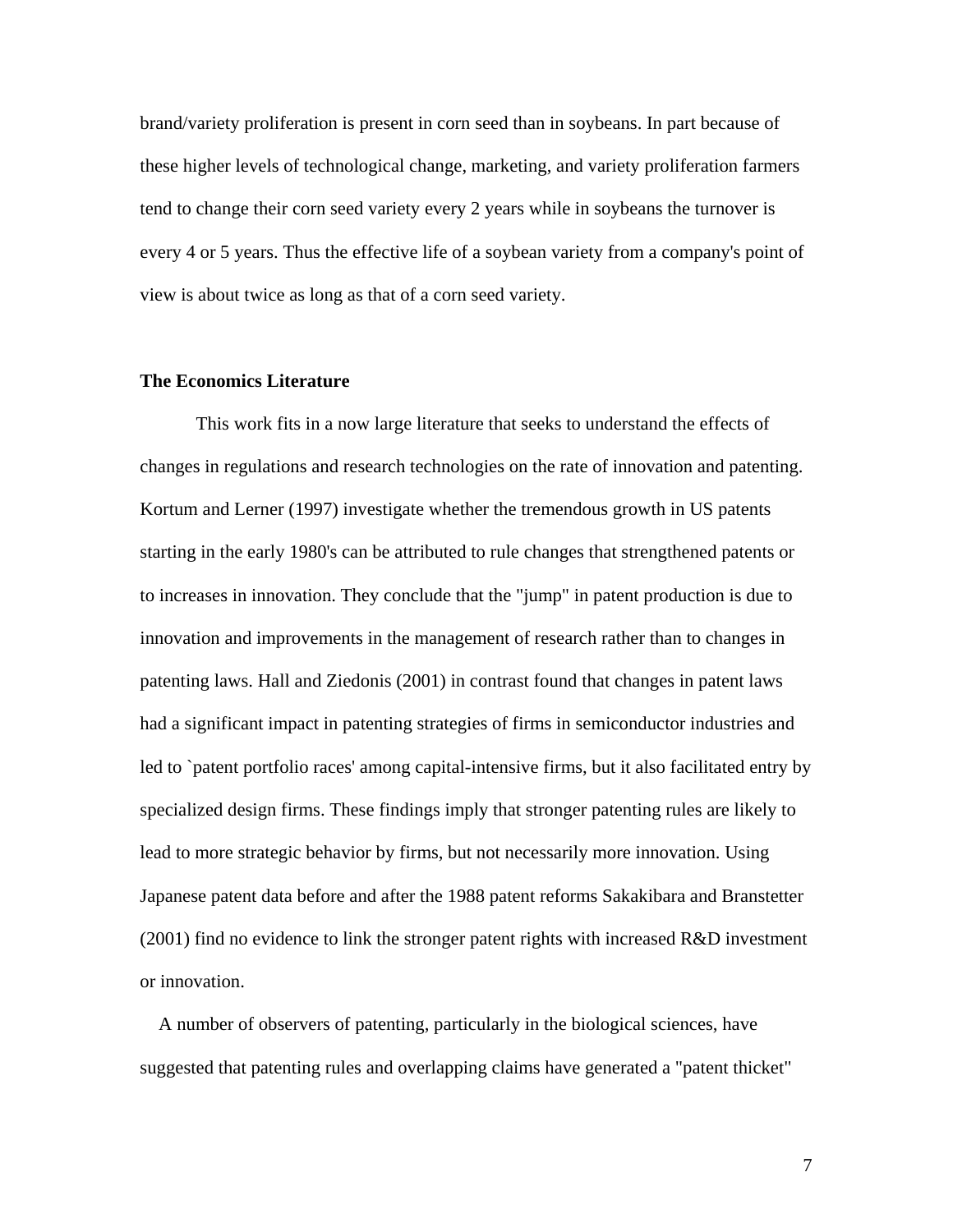that has impeded innovation and made the R&D process more costly (Rai, 2001; Rai, 1999). Rai (2001) for example, argues that broad patents especially on upstream platform technologies represent a threat to competition and the cumulative process of innovation in the biopharmaceutical industry. A 2002 court ruling in *Madey v. Duke University* greatly contracts the research exemption rules on US patents especially for universities making this patent thicket potentially more of a problem.

Such concerns of a patent thicket have raised questions as to whether there might be reasons to legislate a greater research exemption in US patenting laws. Does intellectual property with a research exemption have sufficient value to companies that it can foster innovation? Or does the research exemption make imitation too easy and reduce the value of intellectual property to zero? The plant science industry provides a useful place to test the effects of such a research exemption since among the multiple types of intellectual property available to companies in the plant sciences industry are ones that have a research exemption (Plant Patents and Plant Variety Protection Certificates).

While much of the theoretical literature has focused on varying rules within the realm of intellectual property rights (patent length, breadth, etc.), recent empirical evidence has pointed to the importance of company secrets in company strategies. Cohen, Nelson, & Walsh, (2000) for example, find that firms in the 1990's were likely to rely more heavily on company secrets than were firms in the 1980's. This type of empirical evidence is not well described by current models of patenting, since they typically ignore the option to keep a company secret rather than apply for a patent. An exception is the model of firm  $R&D$  strategies put forth by Denicolo  $&$  Franzoni (2004) in which firms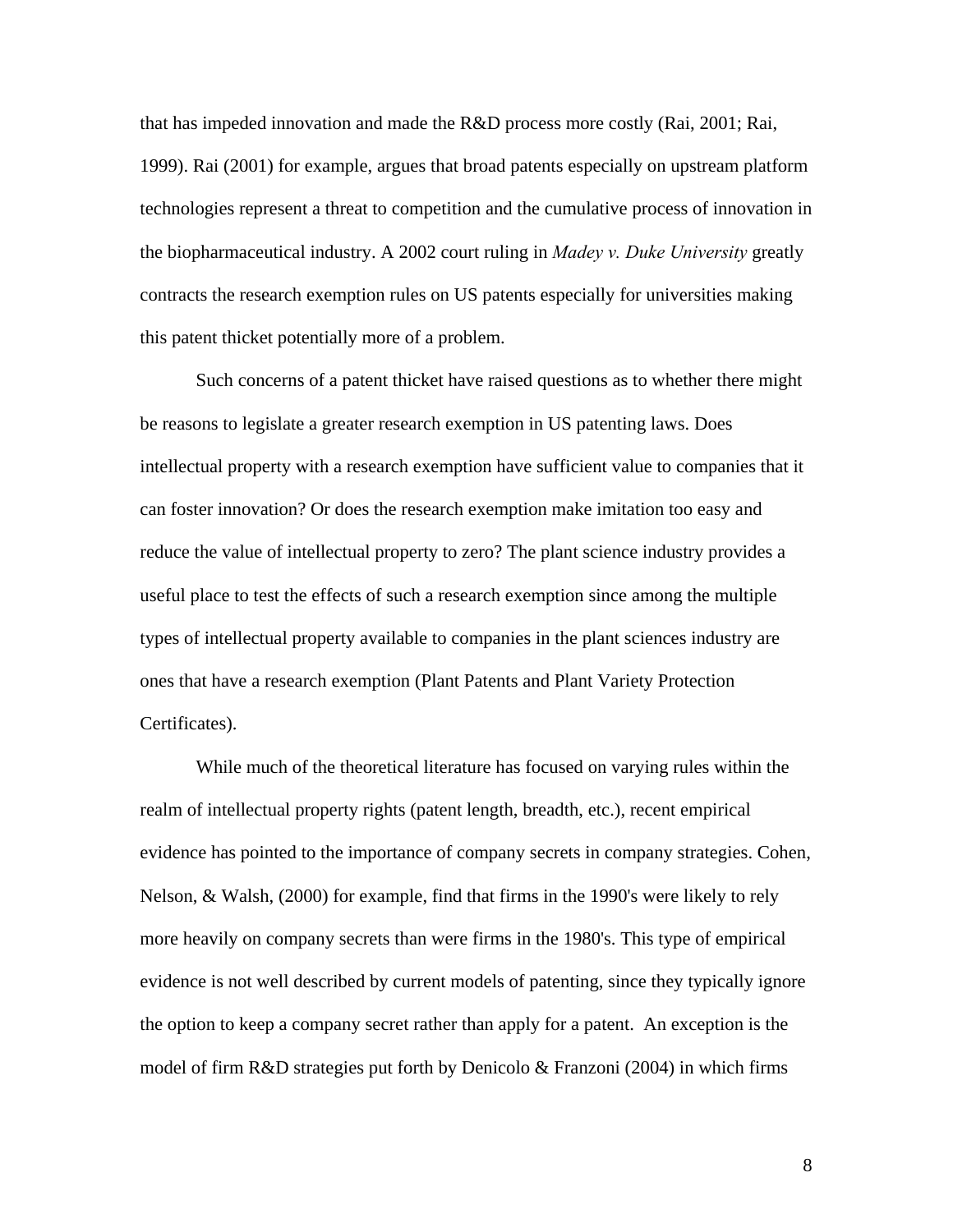choose whether to patent or keep a trade secret based on the returns from patenting and their probability of losing a trade secret. We use ideas from that model in order to capture how the changing intellectual property regimes in plants might affect firm choices of whether to choose apply for property rights, PVP or utility patents, or to keep trade secrets.

Such choices between company secrets and intellectual property are particularly salient in the plant science industry where "closed pedigree" plant breeding in corn hybrids was developed in the 1940's and 1950's to respond to the lack of intellectual property rights in plant seeds. From the 1950's to the 1970's the trade secrets contained in hybrids were the only property rights available to corn breeders. In other crops, such as wheat, sunflowers, and soybeans, hybrid technology was not available as a method of keeping a trade secret. With the Plant Variety Protection Act and subsequent court rulings, seed companies gained access to a full panoply of intellectual property much greater than in other industries. This change in property rights as well as the differences between crops can be used to identify the value of different property rights.

## **A Model of Firm IP Strategy**

In this section we examine a firm's ex-ante decision problem to apply for any form of intellectual property rights through patents or to keep trade secret. For the purposes of this exercise we abstract from the differences between PVPA and utility patent property rights, but one should note that it is the differences in rules that will drive the value of intellectual property rights with respect to trade secrets.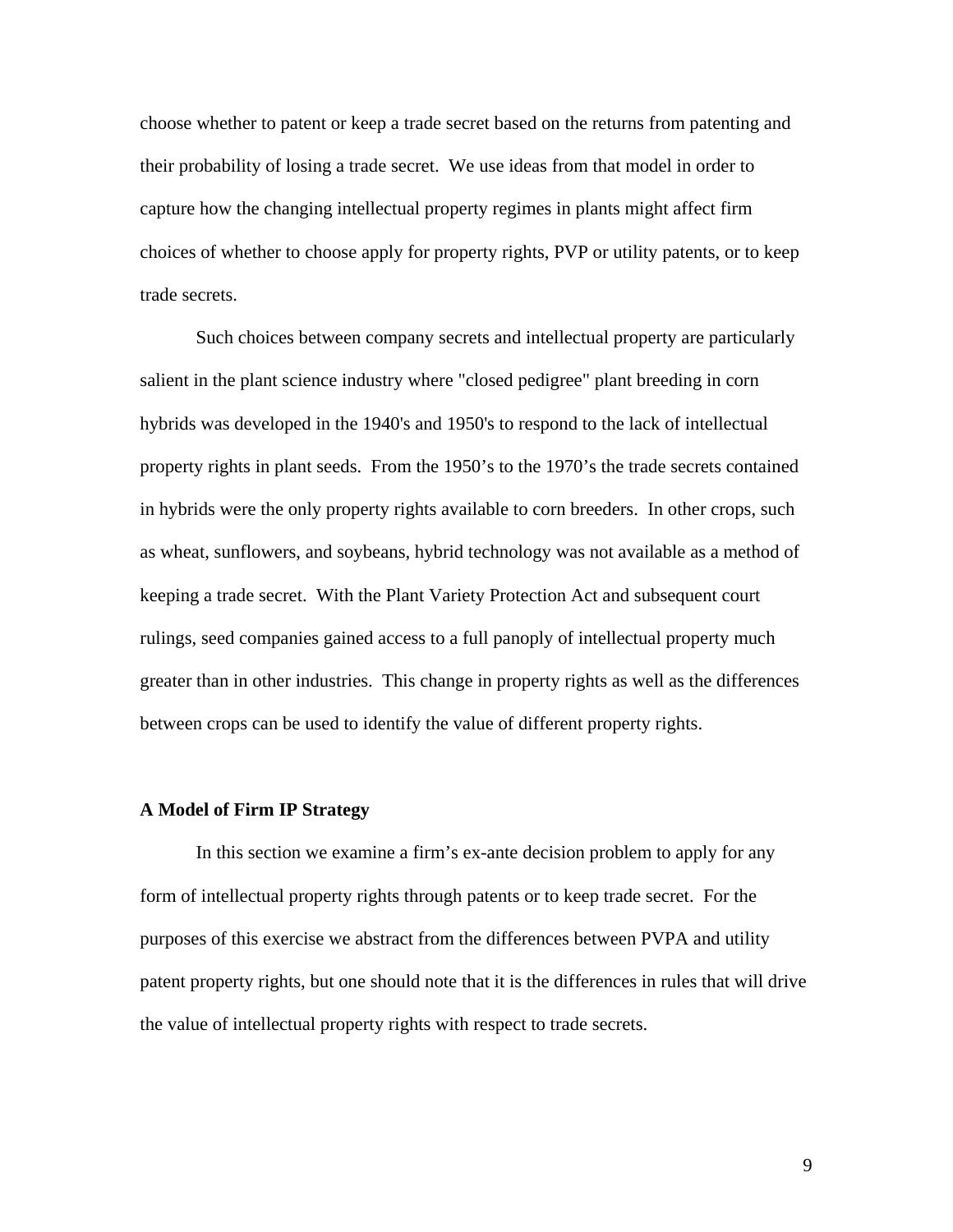Let there be two firms competing in a market to produce a seed to sell to a set of farmers. The firms can choose between keeping a trade secret and seeking intellectual property rights, a patent, on their technology. We assume two symmetric firms that each has a piece of R&D research output that they wish to either patent or keep as a trade secret. We assume that the probability of success in the patent application process is independent for each firm. As a result the probability of success of a patent application from firm 1 does not impact the probability of success of firm 2. If both the firms are approved for a patent then they share the total monopoly rent equally, if they both keep trade secrets they also share the market rent equally. The profit from a patent and a trade secret will differ due to differences their costs and benefits, which are described below. When one chooses a patent and the other a secret the majority of the rent accrues to the patent holder.

In matrix form the game can be stated as: $<sup>1</sup>$ </sup>

 $\overline{a}$ 

*Firm j*

|               | <b>Patent</b>                                                     | <b>Trade Secret</b>         |
|---------------|-------------------------------------------------------------------|-----------------------------|
| Firm i Patent | $\Pi_i\{pt,pt\},\Pi_j\{pt,pt\}\qquad \Pi_i\{pt,s\},\Pi_j\{pt,s\}$ |                             |
|               | <b>Trade Secret</b> $\Pi_i\{s, pt\}$ , $\Pi_j\{s, pt\}$           | $\Pi_i\{s,s\},\Pi_j\{s,s\}$ |

Where *Πi{pt,pt}* is the monopoly returns from firm *i* having a patent and sharing the market with firm *j* and *Π{s,s}* are the returns from both firms keeping a trade secret. When one firm chooses a patent and the other a trade secret they have asymmetric returns *Πi{s,pt}, Πj{s,pt},* which provides monopoly returns to the firm that owns a patent while the trade secret owner receives zero returns.

<sup>&</sup>lt;sup>1</sup> For expositional purpose we also present parts of the detailed analytical model in the appendix.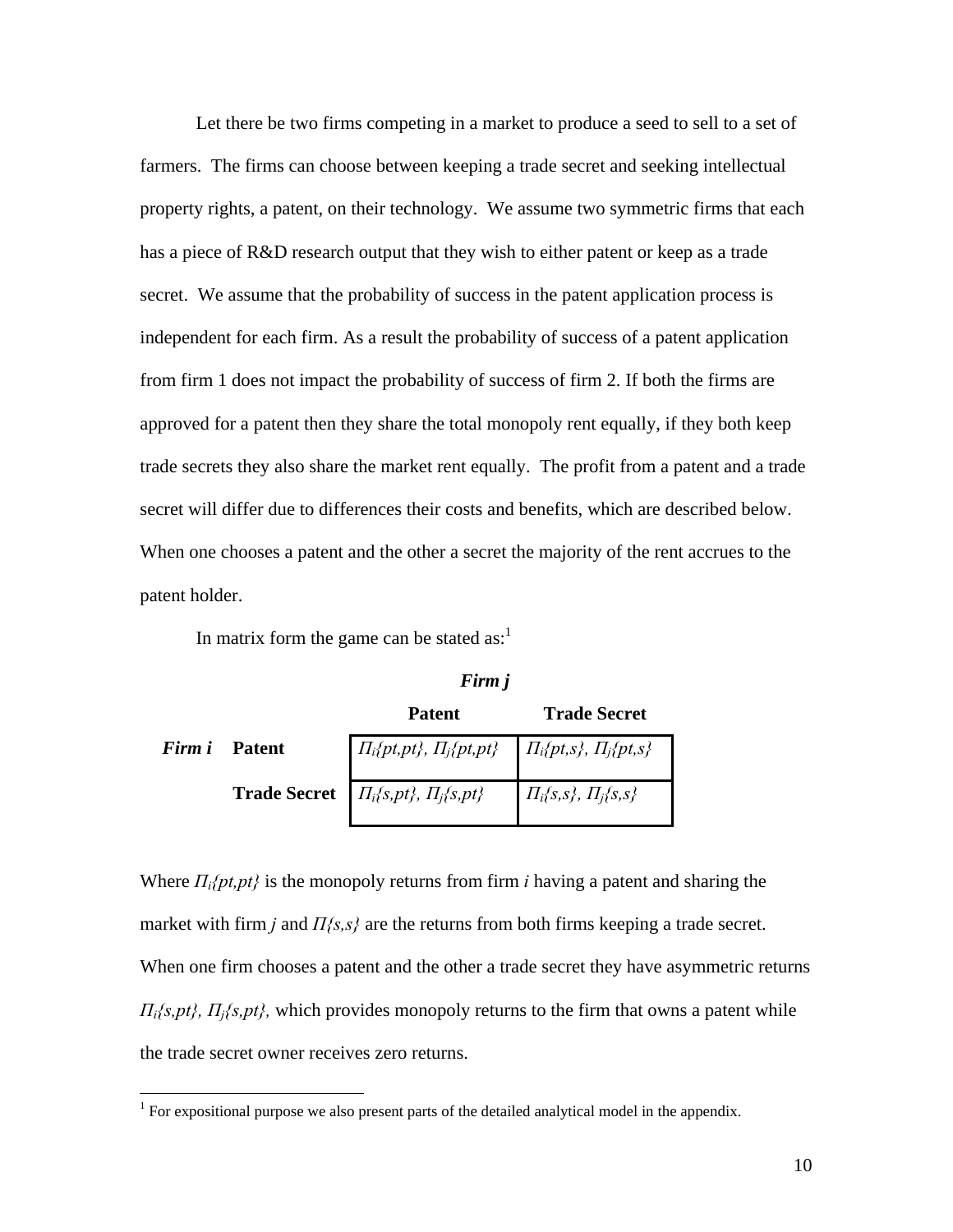There are two interesting Nash equilibrium from the perspective of the empirical evidence presented below: the two diagonal elements of the matrix (Trade Secret, Trade Secret) and (Patent, Patent). Given the very low returns for trade secret owners on the off-diagonal, these are also the least likely equilibriums given reasonable parameterizations of the other values. The trade secret/trade secret equilibrium characterizes an industry such as the plant/seed industry in the period before the advent of the Plant Variety Protection Act, while the patent/patent characterizes an industry such as the biotechnology part of the plant/seed industry in the last decade. Whether the equilibrium is at (Trade Secret, Trade Secret) or (Patent, Patent) will be a function of the relative value and costs of patents versus trade secrets.

The elements of the value of property rights are determined by the strength of the property rights, their enforceability, and the length of time that they hold sway. Thus a trade secret is only as valuable as the firm's ability to keep it a secret and a patent's value only as good as a firm's ability to enforce it. In addition decisions to choose intellectual property rights will be in part driven by how long they can be enforced, while decisions to keep trade secrets will be a function of the expected length of time before a rival can legally steal, copy, or reverse engineer the technology. Also relevant to the value of intellectual property is the speed of technological change in the industry. In industries with rapid change, such as in software, the effective length of intellectual property protection is bounded by the length of time before the product becomes obsolete, which may be as little as two years. Thus one is more likely to see the (Trade Secret, Trade Secret) equilibrium in industries with high levels of technological change.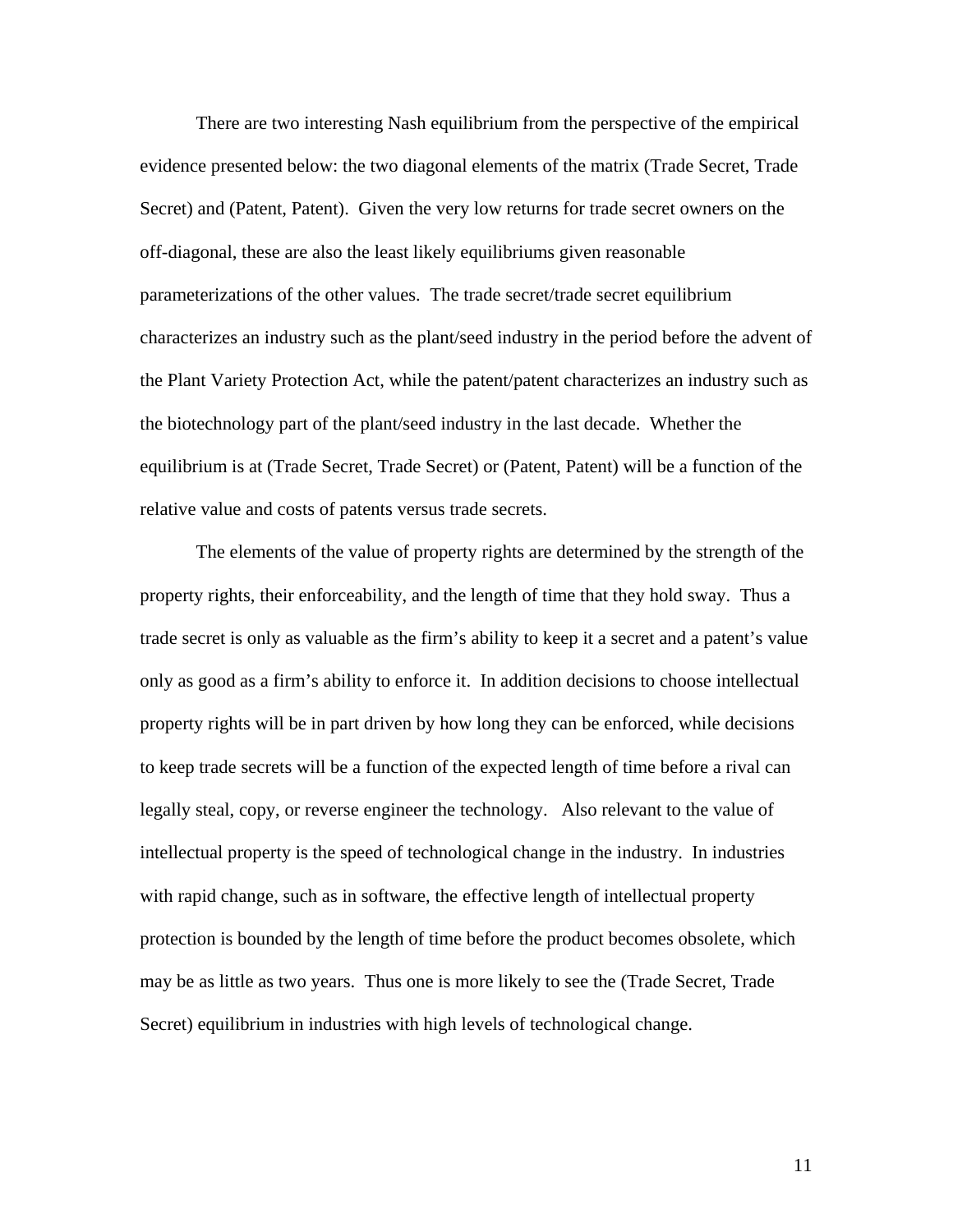The elements of the costs of intellectual property and trade secrets to a firm come from two elements: 1) the probability that the information in the technology will be revealed, and 2) the cost of obtaining the intellectual property rights. We focus primarily on the first cost as being the most important to the outcome of the firm's choices. Each type of property right will have its own probability of being revealed to a rival. Patents because of their public disclosure necessarily reveal some of the technology, although a part of that revelation is protected. PVPs in addition to having the same level of public revelation as utility patents allow further public disclosure of the technology to rivals, by having a research exemption.

The theory presented above suggests the following relationship between the features of the intellectual property and the technology and the equilibrium outcomes likely to be observed in the market.

*High revelation loss probabilities in IP:* When there are high probabilities of revelation losses in patenting, firms are more likely to keep trade secrets than apply for intellectual property rights. Thus under the PVP only regime the trade secret equilibrium is more likely than under the utility patent regime. *Timing:* A longer shelf life for a technology is likely to lead to greater reliance on patents than on trade secrets. Thus we should expect more trade secrets in corn than in soybeans.

*Probability of losing a trade secret:* As the probability of losing a trade secret goes up, firm are more likely to choose intellectual property. Thus for seeds where hybrids do not exist such as soybeans and wheat, one is much more likely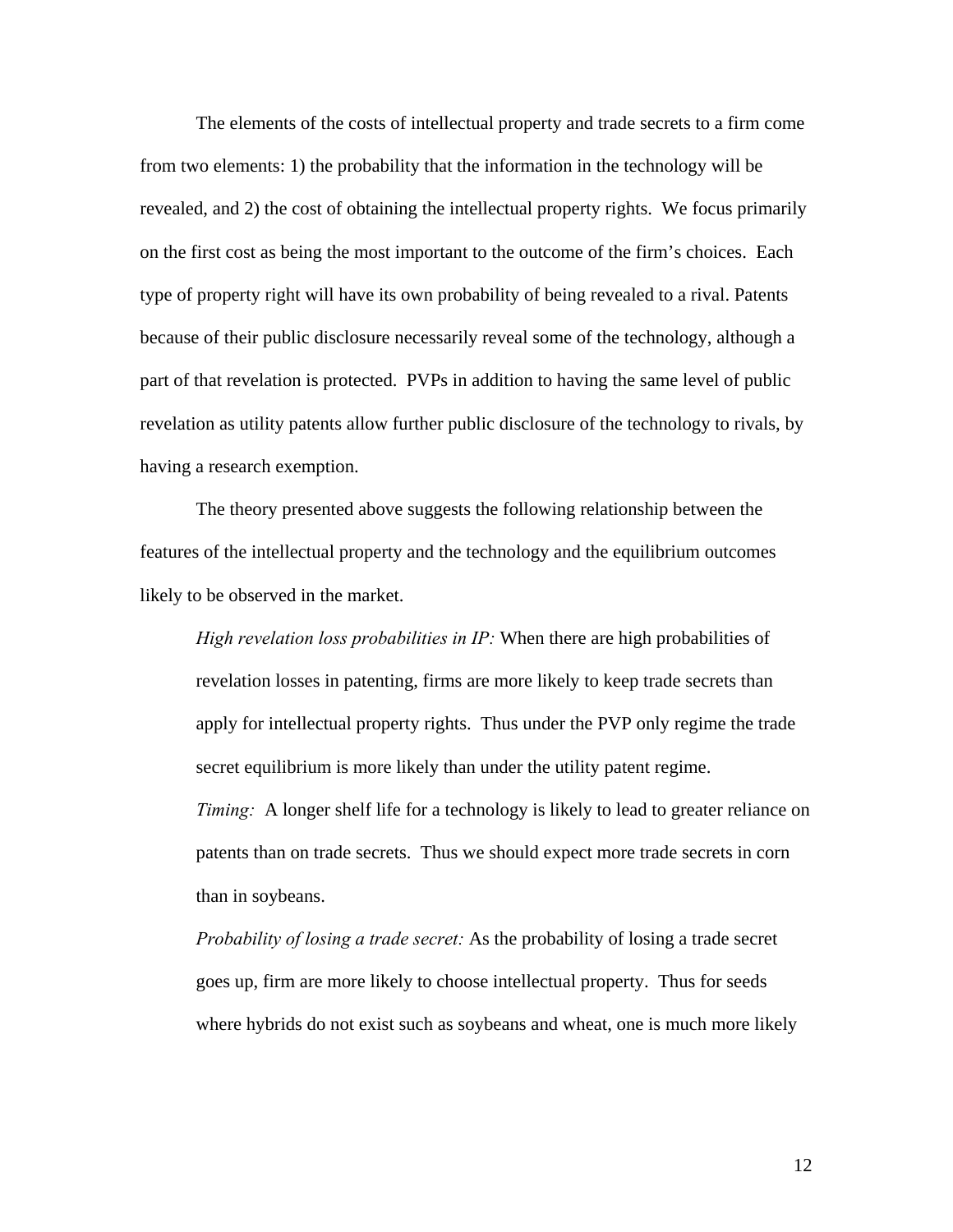to see the use of intellectual property rights than in seeds such as corn where hybrids are possible.

These predictions are considered below using empirical evidence from firm choices of intellectual property in the plant/seed industry with a particular focus on corn and soybean intellectual property rights.

## **Empirical Evidence**

We start the empirical analysis by demonstrating the tremendous growth in intellectual property rights in the plant/seed industry. Figure 1 shows the growth in intellectual property rights in plants including plant patents, plant variety protection certificates, and plant utility patents from 1976 to 2001. There is clearly dramatic and steady growth overall during this time period with 1,496 intellectual property grants for plants in 2001 being more than 11 times the 128 granted in 1976. While this was a period of some growth in research expenditure in these industries, the rapid growth of intellectual property is strongly suggestive of the increase in property rights being strategic behavior rather than reflective of an inducement of new research. This gives some support to the view of intellectual property rights put forth by Hall and Ziedonis (2001), that it induces strategic behavior rather than actual research and innovation.

 In order to demonstrate how the different property rights in plants have grown over time, figure 2 shows the growth in PVPs and PUPs. One can see that after an initial spurt in PVP grants, the levels held relatively constant until another increase at the end of the 1990's. PUP grants, non-existent before the court rulings in 1985 did not really start to take off until the mid 1990's at which point they experienced a growth spurt which ended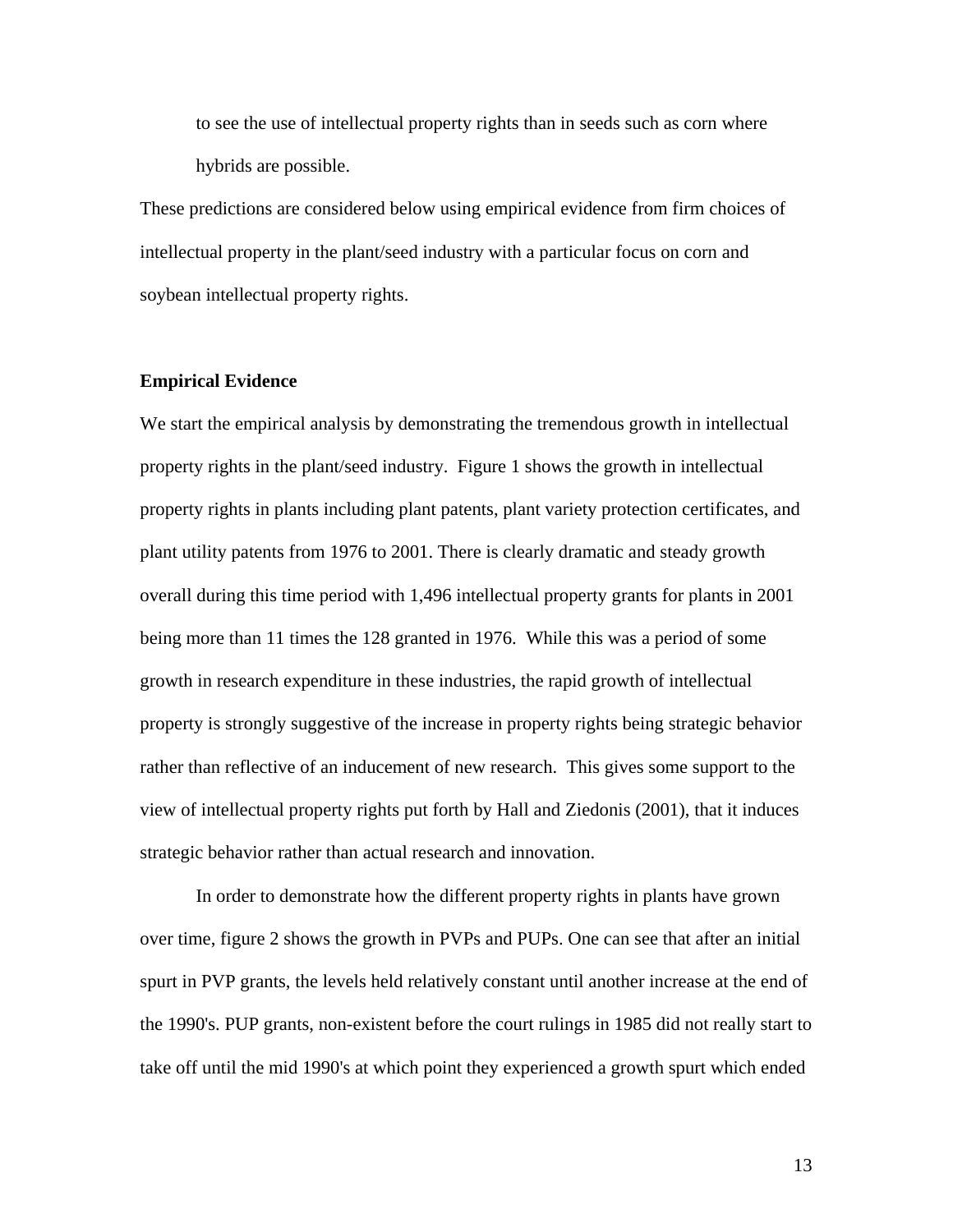in 1999 with some retrenchment. The graph shows no evidence that these two types of intellectual property were substitutes, it rather suggests that they might be complements or at best unrelated to each other. This might be the case if firms were in fact using each of these different property rights regimes for different items or seeds.

 In order to disaggregate the demand for the different types of property rights, figure 3 shows the growth of intellectual property rights in corn and soybeans showing both PUPs and PVPs. One sees immediately that soybean PVPs were applied for and granted soon after the new intellectual property rights became available in 1970. Meanwhile in corn there were no corn PVPs until the early 1980's at which point they started to grow rapidly to the level of soybean PVPs. This suggests two of the key relationships described above between intellectual property rights values and strength and company strategy. In particular the evidence suggests that the shorter time horizon and greater ability to keep a trade secret for corn made applying for PVPs less attractive than keeping trade secrets. Meanwhile the low probability of keeping a trade secret in soybeans due to the lack of hybrid technology meant that PVPs were favored for soybeans over trade secrets.

Figure 3 also shows the relative importance of corn and soybean varieties among PUPs, demonstrating that in the early years corn PUPs were the dominant type of PUP. Corn shows a growth spurt starting in the early 1990's and retrenchment after 1999. Soybean PUPs lagged a few years behind corn varieties, but follow a similar pattern to those of corn though at a lower overall level. The high uptake rate of corn utility patents suggests that utility patents had strengths over trade secrets even with the high rate of technological change in corn. This significant advantage of utility patents over plant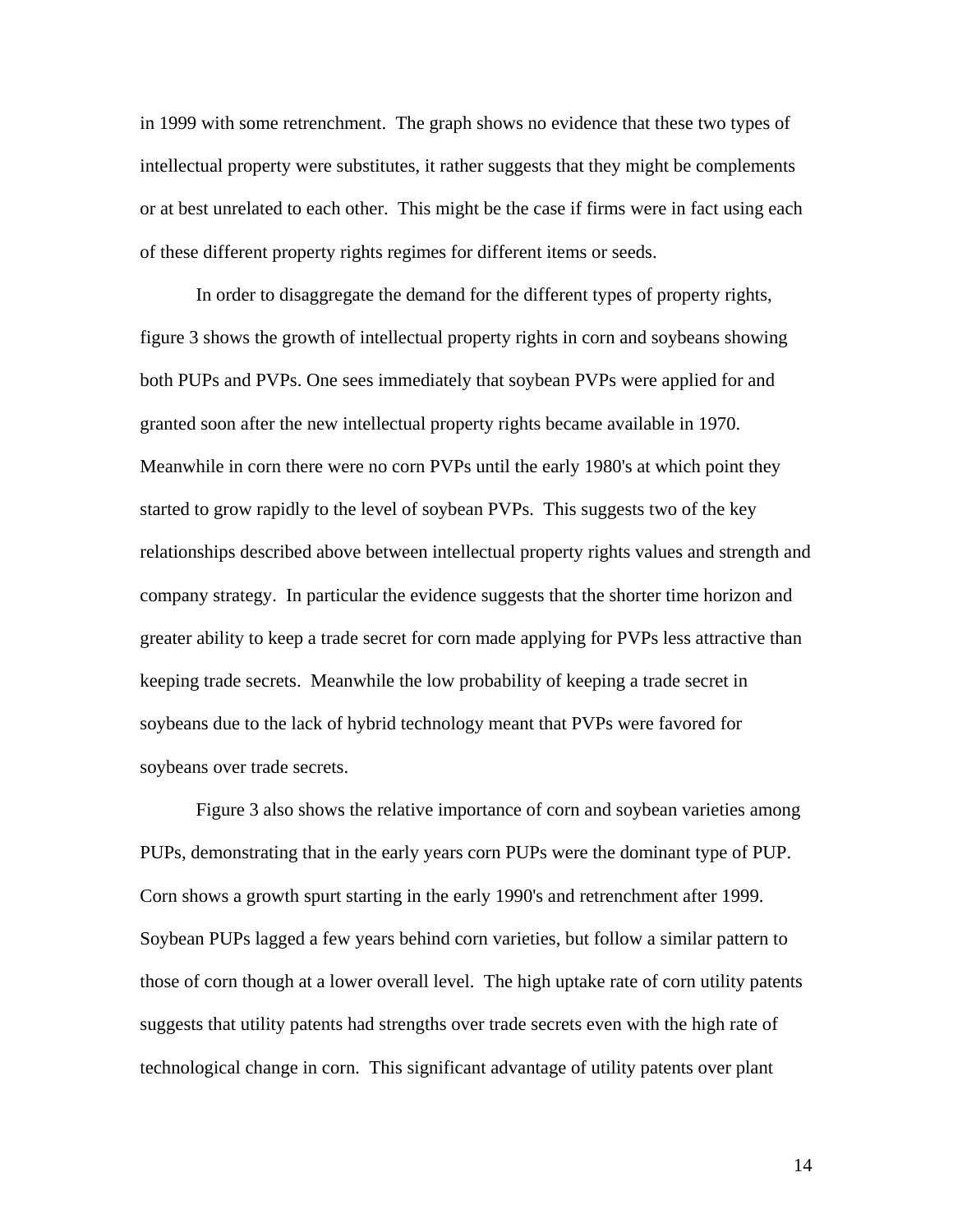variety protection suggests that an intellectual property with a research exemption may entail too much revelation loss and be worth relatively little to firms.

 Finally, the figures show that the introduction of stronger property rights in plants after the ex-parte Hibbard decision of 1985 caused an increase in both PVPA and utility patent property rights in plants. Some of this increase clearly comes from the uncertainty in which would be the strongest form of property, but some may also represent strategic behavior by companies. Some evidence of property rights uncertainty as the driving force behind the increases in property rights protection comes from the drop in PVPA applications after the *JEM Ag Supply* decision implied that anything that could receive a PVPA could also receive a utility patent.

## **Conclusions:**

This work has analyzed changes in intellectual property rights in plants using both economic theory and empirical data. We find evidence that the changes in intellectual property rights in plants had significant effects on firm strategies as to which type of property rights they chose. The utility patent had the greatest effect, suggesting that PVPs were a lesser form of intellectual property. The evidence with respect to corn and soybeans also shows the importance of understanding the differences in R&D and technology types when analyzing firm strategies and the effects of intellectual property.

We also find that contrary to widely held expectations, utility patents in plants did not make plant variety protection obsolete. On the contrary, the number of PVP's and PUP's seems to increase at tandem, suggesting the decision processes of firms to apply for different types of property rights were complex and strategic. We identified some of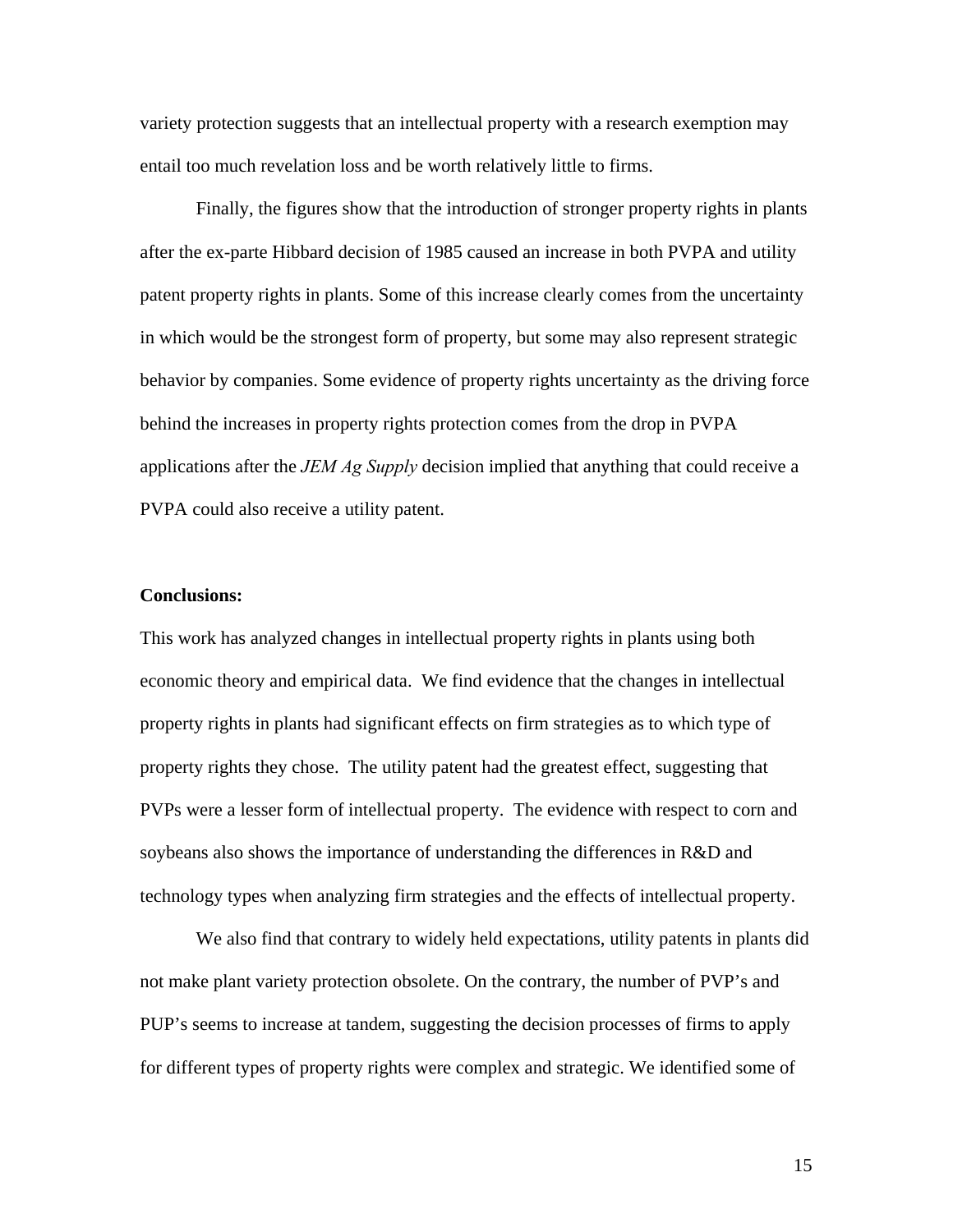the potential strategic variables affecting this decision process, namely, revelation cost, and effective patent lengths. Empirical findings also conform to the idea of patent thickets, where as firms applied for both types of patent protections to avoid any loss due to rejection of any of the application.

Our work makes a start both theoretically and empirically in recognizing the important strategic role of revelation loss in firm strategies of choice of intellectual property rights or trade secrets. There are, however, many more issues that deserve further investigation. For example, it is probable that the extent of revelation loss varies by the product category and the dynamics of R&D within an industry. In such cases patent and property rights law might need to be amended to take into account the different revelation losses from patenting in different industries. Another possible solution might be to provide a menu of property rights similar to that existent in plants so that innovating firms can choose between the extent of property rights and loss from revelation from the patenting process.

While this work has demonstrated how changes in rules and laws can impact the strategic choices within the plant industry, neither we nor the existing empirical literature have not measured the welfare effects of all these new laws and Supreme Court decisions on farmers and consumers. Larger numbers of claims of property rights do not imply farmers and consumers gained from more property rights for the seed firms. In the future we plan to direct our research toward estimating the social welfare impact of new property rights in plants.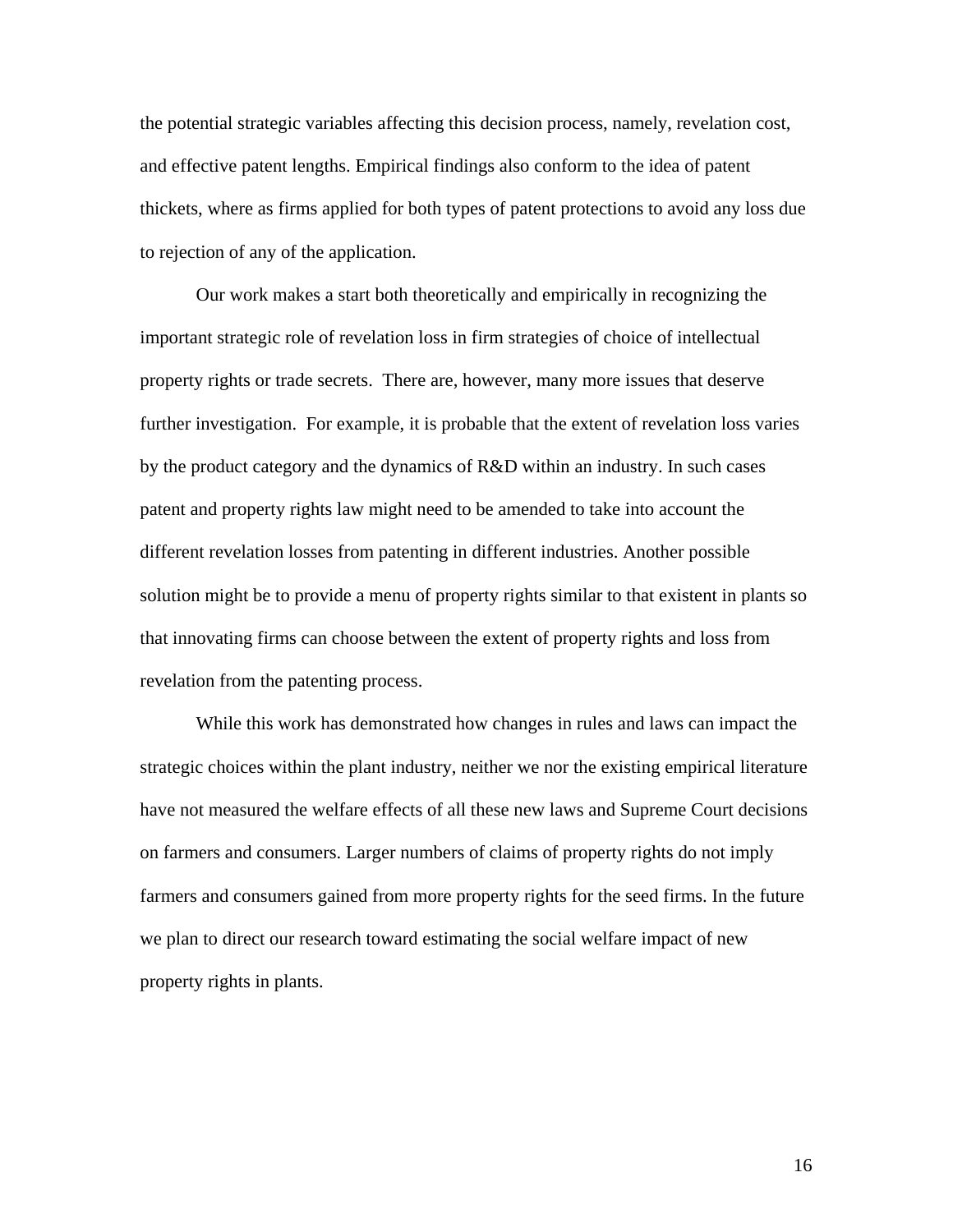## **References:**

- Butler, L.J. & Marion, B.W. (1985) The impacts of patent protection on the U.S. seed industry and public plant breeding. N.C. Project 117, Monograph 16.
- Cohen, W.A., Nelson, R.R. & Walsh, J.P. (2000) Protecting their intellectual assets: appropriability conditions and why U.S. manufacturing firms patent or not. NBER Working paper No. w7552.
- Denicolo, V. & Franzoni, L.A. (2004) Patents, secrets, and the first-inventor defense *Journal of Economics & Management* Strategy, 3,517-538.
- Gilbert, R. & Shapiro, C. (1990) Optimal patent length and breadth. *Rand Journal of Economics* 21, 106-112.
- Hall, B.H. & Zeidonis, R.H. (2001) The patent paradox revisited: an empirical study of patenting in the U.S. semiconductor industry, 1979-1995 *RAND Journal of Economics*. 32, 101-128.
- Hayenga, M.L. (1998) Structural change in the biotech seed and chemical industrial complex *Agbioforum* 2, 43-55.
- Hopenhayn, H.A. & Mitchell, M.F. (2001) Innovation variety and patent breadth. *RAND Journal of Economics*. 32, 152-166.
- Kesan, J. P. & Janis, M. D., (2001) Weed-Free I.P.: The supreme court, intellectual property interfaces, and the problem of plants. Illinois Public Law Research Paper No. 00-07
- Kortum, S. & Lerner, J. (1997) Stronger protection or technological revolution: what is behind the recent surge in patenting? NBER Working Paper No. 6204.
- Lesser, W. & Mutscher, M. (2002) Lessons from patenting of plants. in M. Rothschild  $\&$ S. Newman (eds.) *Intellectual Property Rights in Animal Breeding and Genetics* (pp.103-118). Wallingford, UK:CABI Publishing.
- Rai, A. (1999) Intellectual property rights in biotechnology: addressing new technology *Wake Forest Law Review,*34, 827-847.
- Rai, A. (2001) Fostering cumulative innovation in the biopharmaceutical industry: the role of patents and antitrust *Berkeley Technology Law Journal* 16,
- Sakakibara, M. & Branstetter, L. Do stronger patents induce more innovation? evidence from the 1988 Japanese patent law reforms. *RAND Journal of Economics*. 32, 77- 100.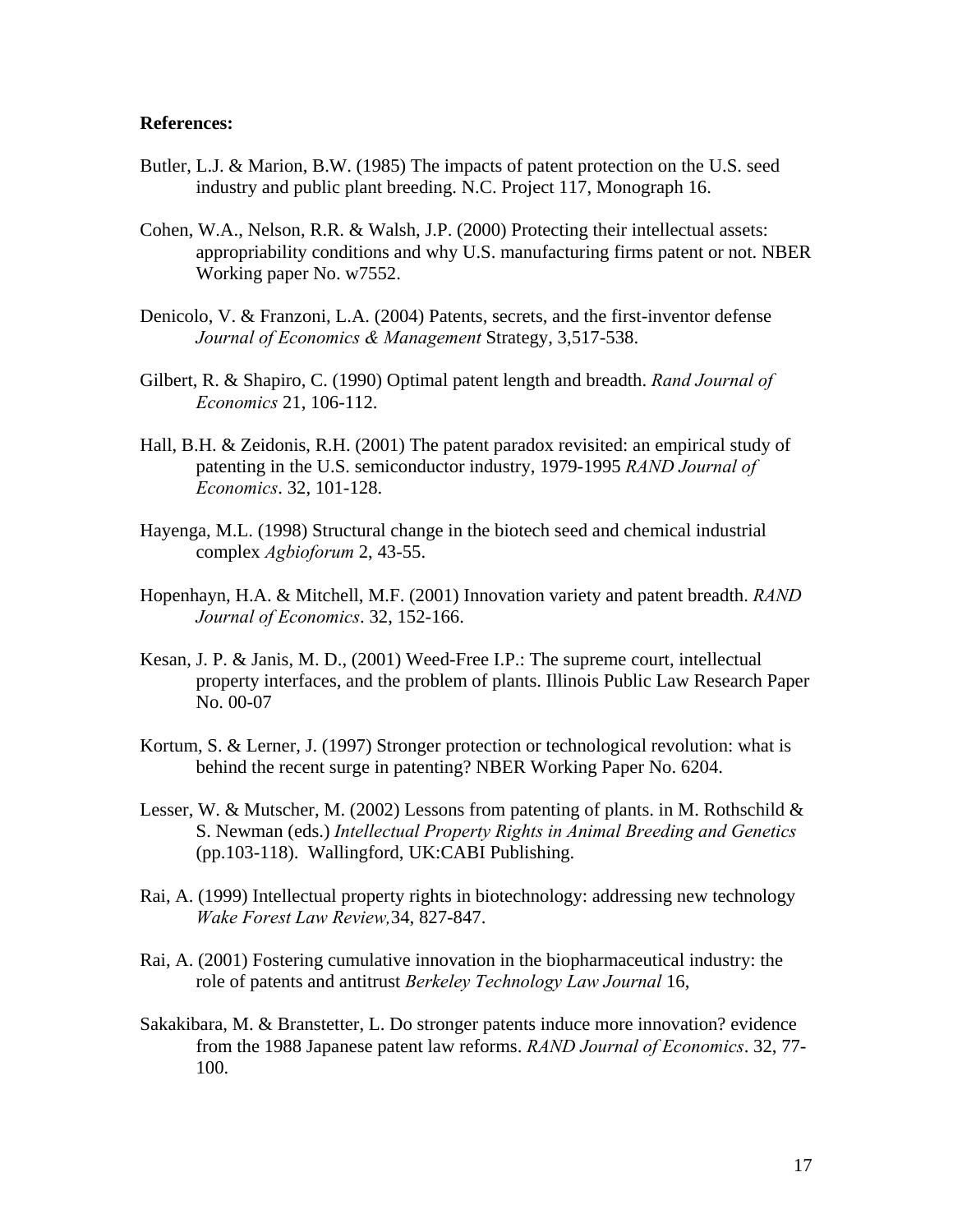U.S. Department of Agriculture (2002) Agricultural Statistics, National Agricultural Statistics Service. [online] www.nass.usda.gov, accessed March, 2002.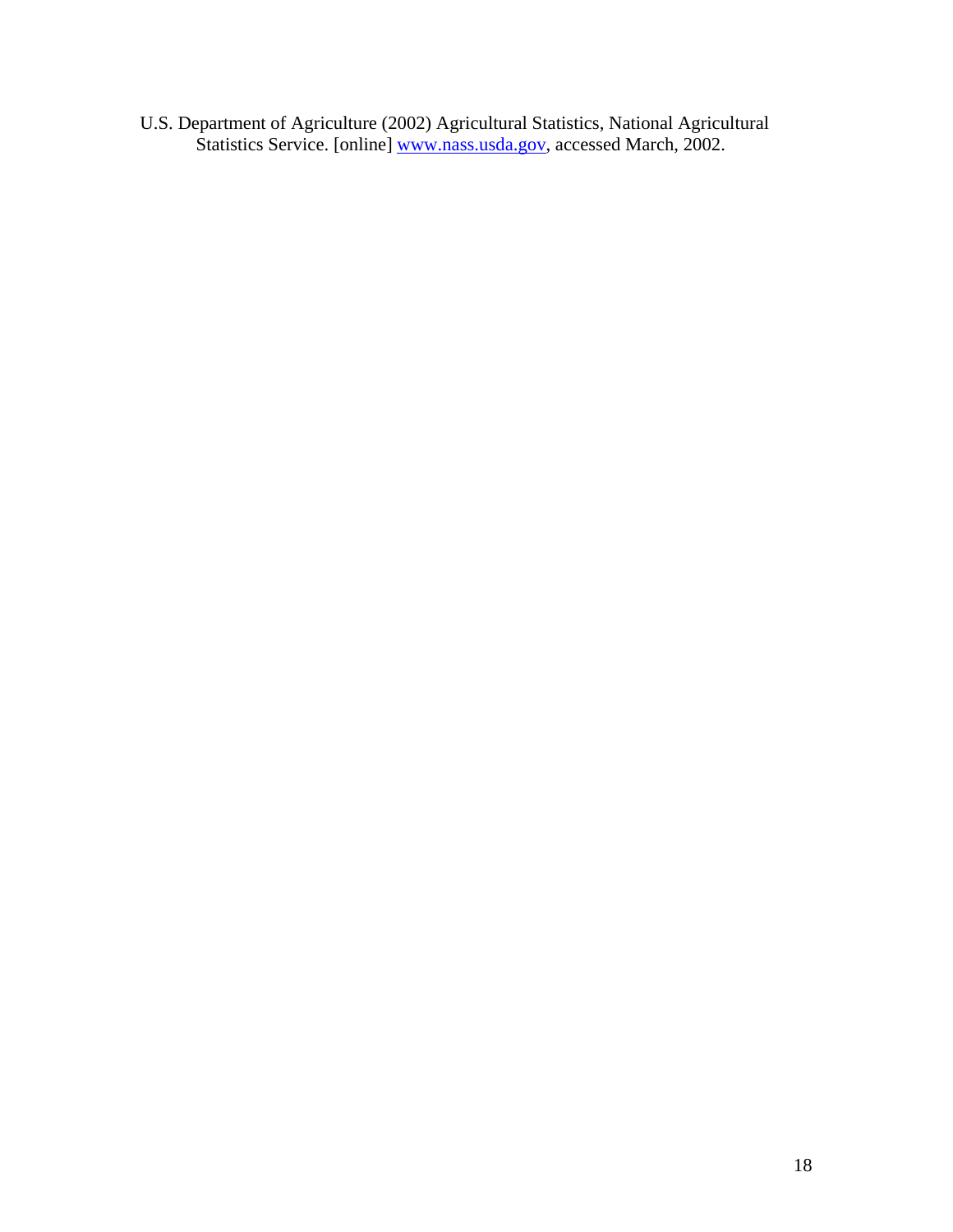



**Intellectual Property Rights in Plants**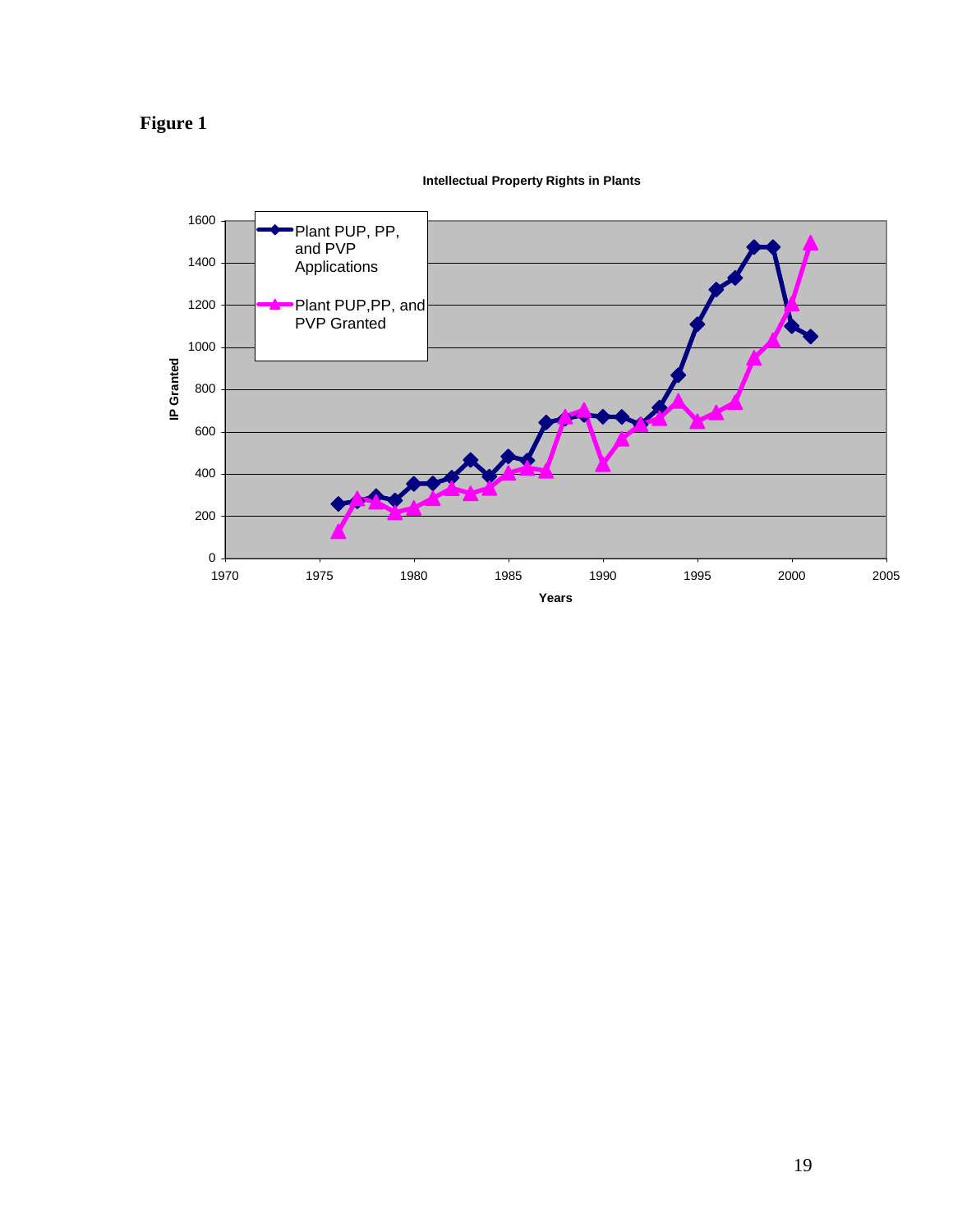**Figure 2** 



**PUP and PVP**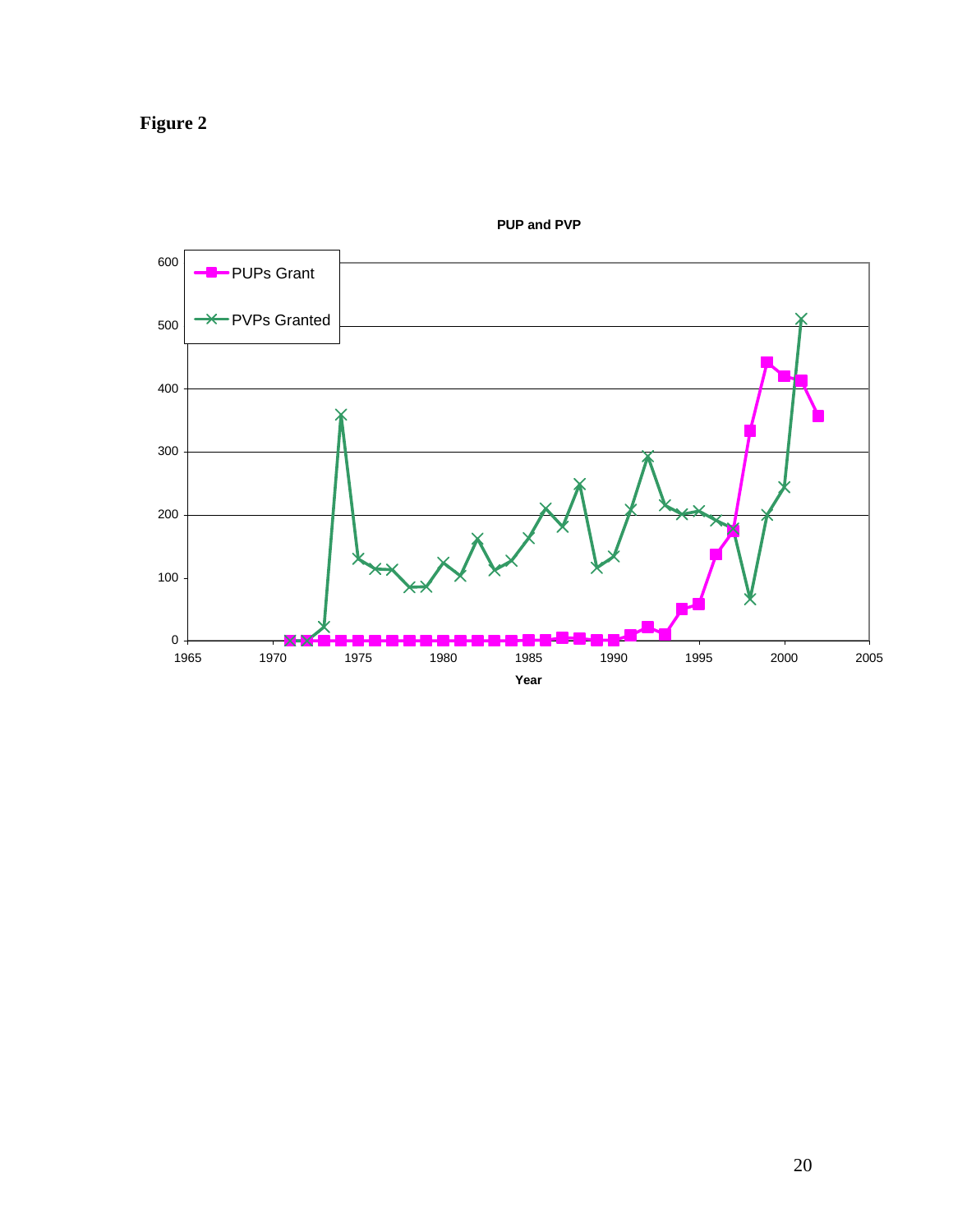



**Corn/Soy PUPs/PVP**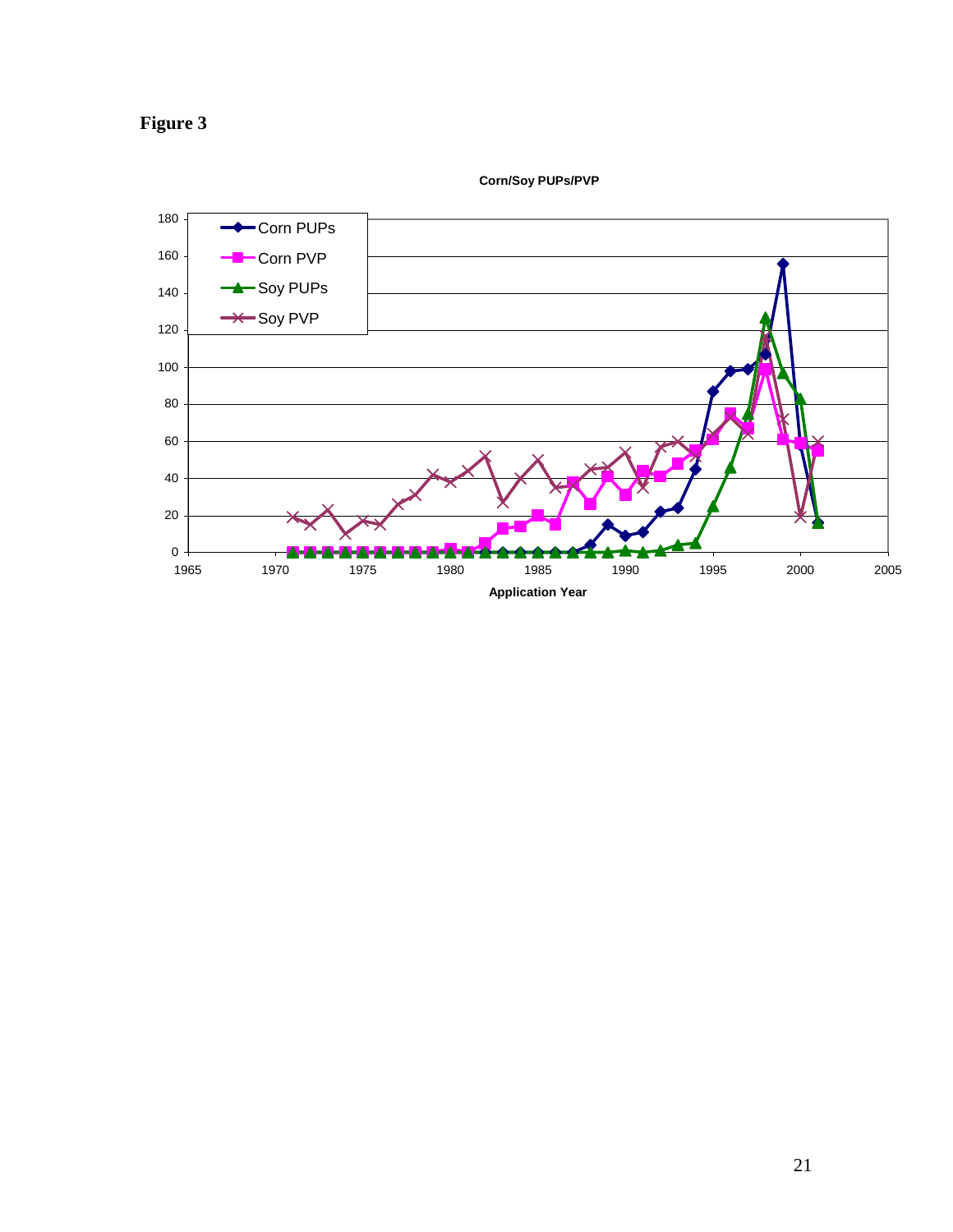## 1 Appendix

#### 1.1 Desciption of the Game

We first examine a firm's ex-ante decision problem to apply for any form of property rights through patents or to keep trade secret. Compared to recent work in the literature our model makes the following innovation. We allow that the probability that a patent is granted is less than one. We also allow there to be a revelation loss from the patent application process. The motivation for this assumption comes from the fact that in a patent application a firm needs to reveal the methods behind the innovation. As a result whether the firm's patent is accepted or not, the firm faces a potential loss from this revelation. When comparing strategies of patenting with different length or scope, this revelation loss is constant, but when comparing patents to trade secrets the revelation loss could be important.

#### 1.2 Benefits under different regimes:

Let the social benefit of a product innovation be described by:

$$
SB = \int_0^\infty be^{-rt}dt = \frac{b}{r}.\tag{1}
$$

Here we assume that the per period benefit of innovation is b, the rate of discount is r, and t is the time period. We also assume that this benefit accrues to the whole society over an infinite horizon. Innovating firms receive some portion of this social benefit, the exact value of which depends on whether they apply for a patent or keep a trade secret. The benefit from a trade secret to a firm will be based on a hazard rate z , of losing the trade secret. So the benefit from a secret is expressed as:

$$
FB_s = \int_0^\infty ue^{-(z+r)t}dt = \frac{b}{z+r} = \frac{r}{z+r}SB = \gamma(z)SB.
$$
 (2)

The benefit for the firms in patenting will be received for a finite time period (patent length, T). In addition the patent application process reveals some trade secrets and may or may not lead to a successful application. We assume that the revelation loss is a fraction of the benefits from keeping trade secrets. So, the benefit for the firm for successful application can be stated as:

$$
FB_{pt}^A = \int_0^T be^{-rt}dt = (1 - e^{rT})\frac{b}{r} = \delta^T SB - lFB_S,
$$
\n(3)

where  $0 < l < 1$  is the revelation loss. This can also be expressed as:

$$
FB_{pt}^A = SB\left(\delta^T - l\gamma\right). \tag{4}
$$

On the other hand the failure of an application leads to a loss of:

$$
FB_{pt}^R = -l\gamma SB.\tag{5}
$$

#### 1.3 Ex-Ante Probability

As mentioned before we assume that the any firm's application for patent may get rejected. As a result, the expected pay-off will be based on the probability of success and failure. Let the probability of success for a patent application be p. Such that the firm receives  $FB_{pt}^A$  with probability pand  $FB_{pt}^R$  with probability

 $1 - p$ .